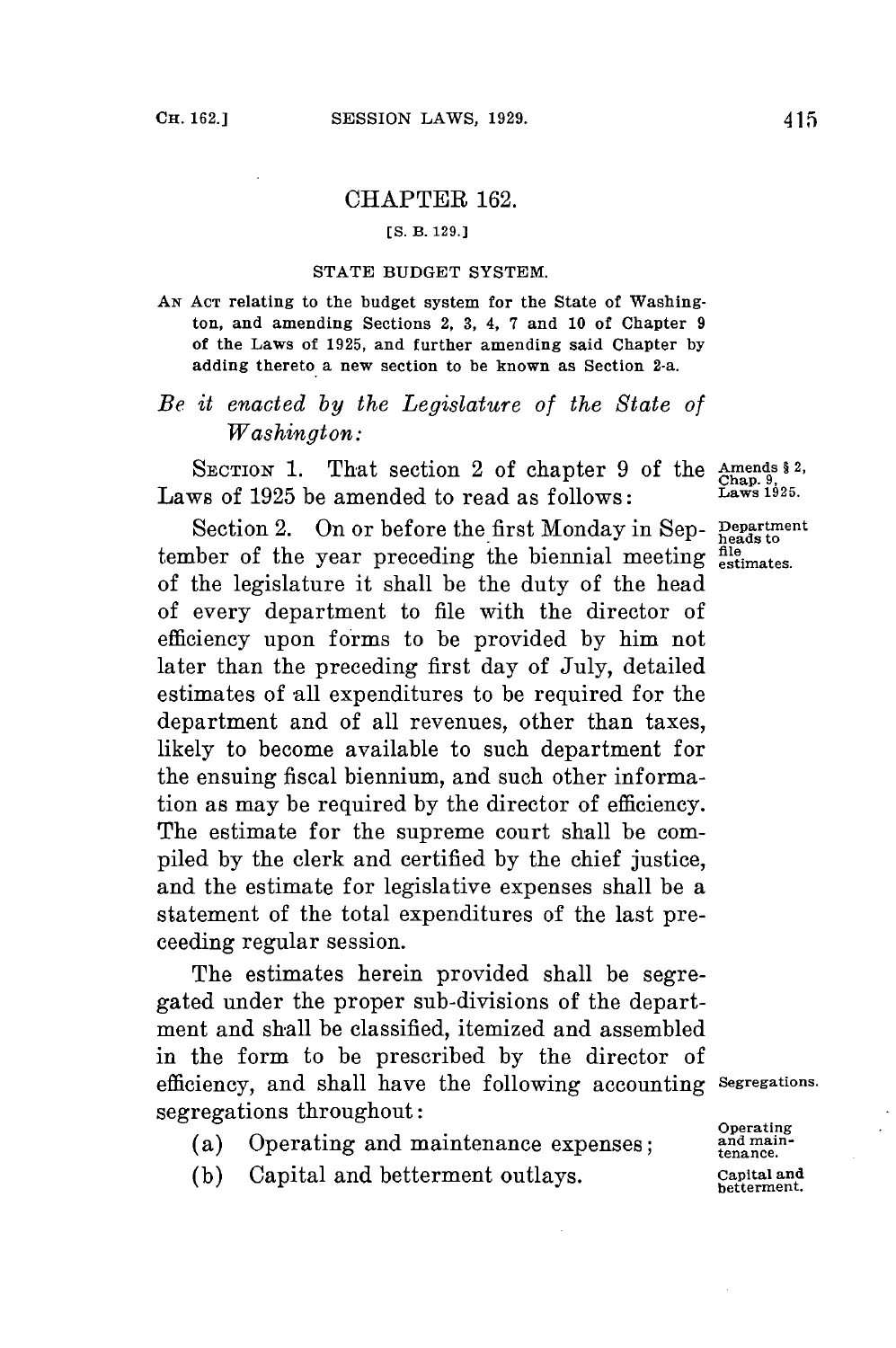**Adds § 2-a**

**S t a t**

**requirements**

**to Chap. 9** SEC. 2. That there shall be added to chapter **9 Laws 1925. of** the Laws of **1925,** a new section to be known and numbered as section 2-a and to read as follows:

State **Section 2-a.** On or before the twentieth day of May immediately preceding the biennial session of the legislature, the state auditor shall file with the Statement director of efficiency the following statement and tures. data, certified **by** him to be correct:

> **A** detailed statement of the actual expenditures of each department and of each of its sub-divisions, classified according to such uniform cost-finding expense classification as may be prescribed **by** the director of efficiency, **for** the last completed biennium and for the completed fiscal year of the current biennium, together with the corresponding appropriations for each of said biennial periods.

> **SEc. 3.** That section **3** of chapter **9** of the Laws of **1925** be amended to read as follows:

State<br>
auditor to **Section 3.** On or before the 20th day of October aturation of the state-<br>ment. **immediately** preceding the biennial session of the legislature the state auditor shall file with the director of efficiency the following statements and data, certified **by** him to be correct:

Interest and (a) A detailed statement of the interest and **for bonds,** redemption requirements for all state bonds and warrants for each fiscal year of the ensuing fiscal biennium;

 $\frac{\text{Sinking}}{\text{funds}}$  (b) A statement of the assets and liabilities of all sinking funds as of the first day of said October;

 $\overrightarrow{B}$  eceipts by  $\overrightarrow{A}$  detailed statement of the actual receipts, from sources other than taxation, collected for or **by** each department during the completed fiscal year of the current biennium;

**Expendi- (d) A** detailed statement of the actual expend- **tures.** itures of each department and of each of its subdivisions, classified according to such uniform costfinding expense classification as may .be prescribed **by** the director of efficiency, for the first six months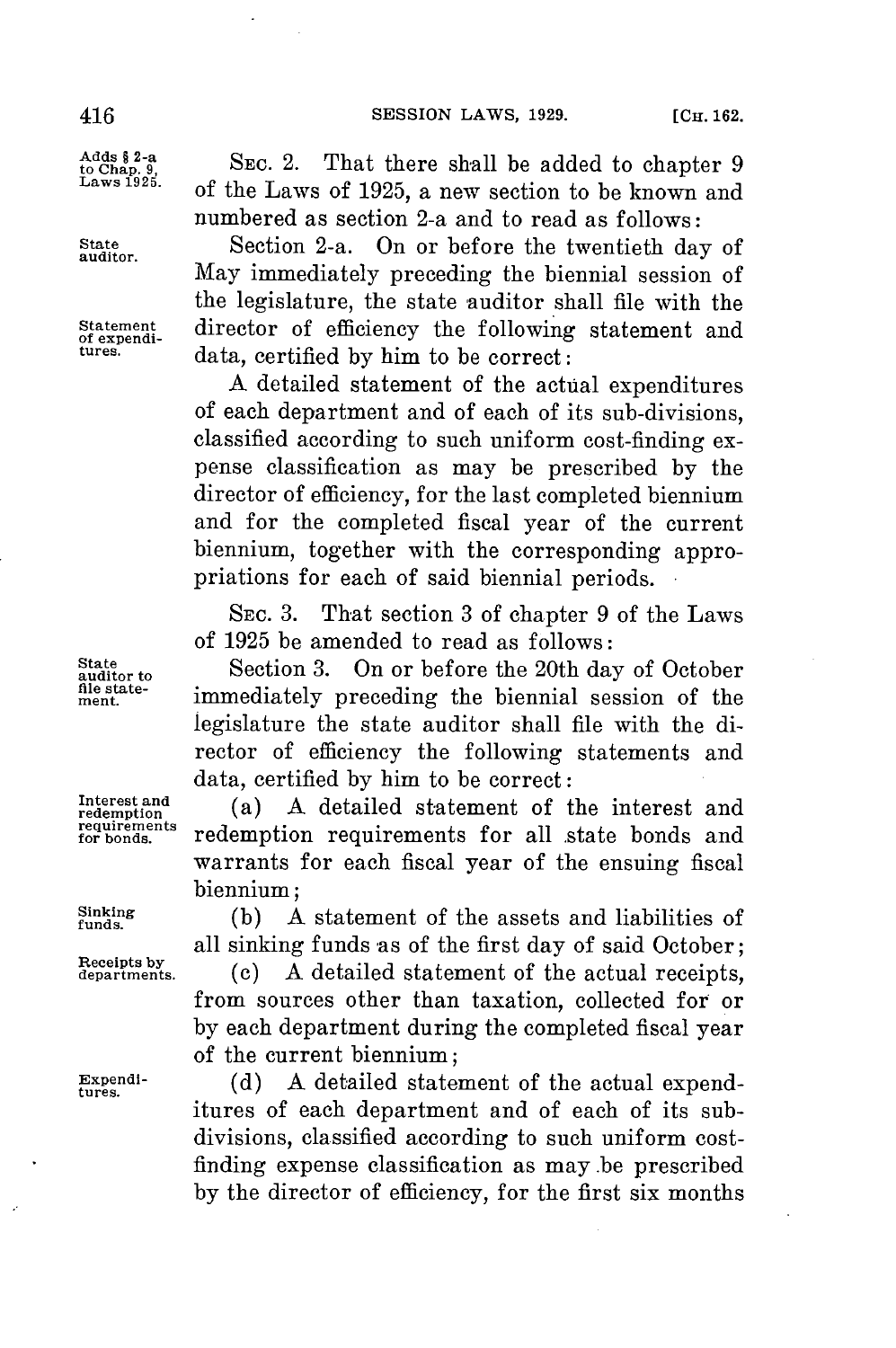of the second year of the current biennium, together with the corresponding appropriations for said period.

SEC. 4. That section 4 of chapter **9** of the Laws **Amends §4,** of **1925** be amended to read as follows: **Laws 1925.**

Section 4. On or before the 15th day of November immediately preceding the biennial session of the legislature the director of efficiency shall com- **Director of** pile, tabulate and assemble the foregoing estimates and statements in the form hereinafter provided and transmit the same to the governor as the preliminary budget in a compact and bound form. The director of efficiency shall make up the estimate for any fund or for any miscellaneous purpose not covered **by** the said departments and shall include the same, together with the said comparative appropriations and expenditures, in the preliminary budget. The preliminary budget shall contain the **Preliminary** following statements, and such other data as may be necessary and proper to an understanding of the financial condition and needs of the state:

(a) General Summary **by** Funds-This state- **General** ment shall set forth **by** funds in tabular and **col**umnar form the following data:

Estimated non-tax revenue for the ensuing fiscal **Estimated**<br>non-tax *contracted* currenditures for the curricular revenues. biennium; estimated expenditures for the ensuing fiscal biennium as set forth in the preliminary budget; estimated tax levy in mills for each fiscal year of ensuing fiscal biennium, based on the last equalized valuation of the taxable property in the state. Extra columns shall also be provided for the estimates of expenditures as revised **by** the governor and for a similar estimated tax levy based on such revision, which shall be filled in upon the completion of the governor's revision of the estimates and become a part of this statement for the governor's budget. In estimating tax levies where there is a fixed rate provided **by** law **for** any fund, such **-14**

**efficiency to assemble**

**summary.**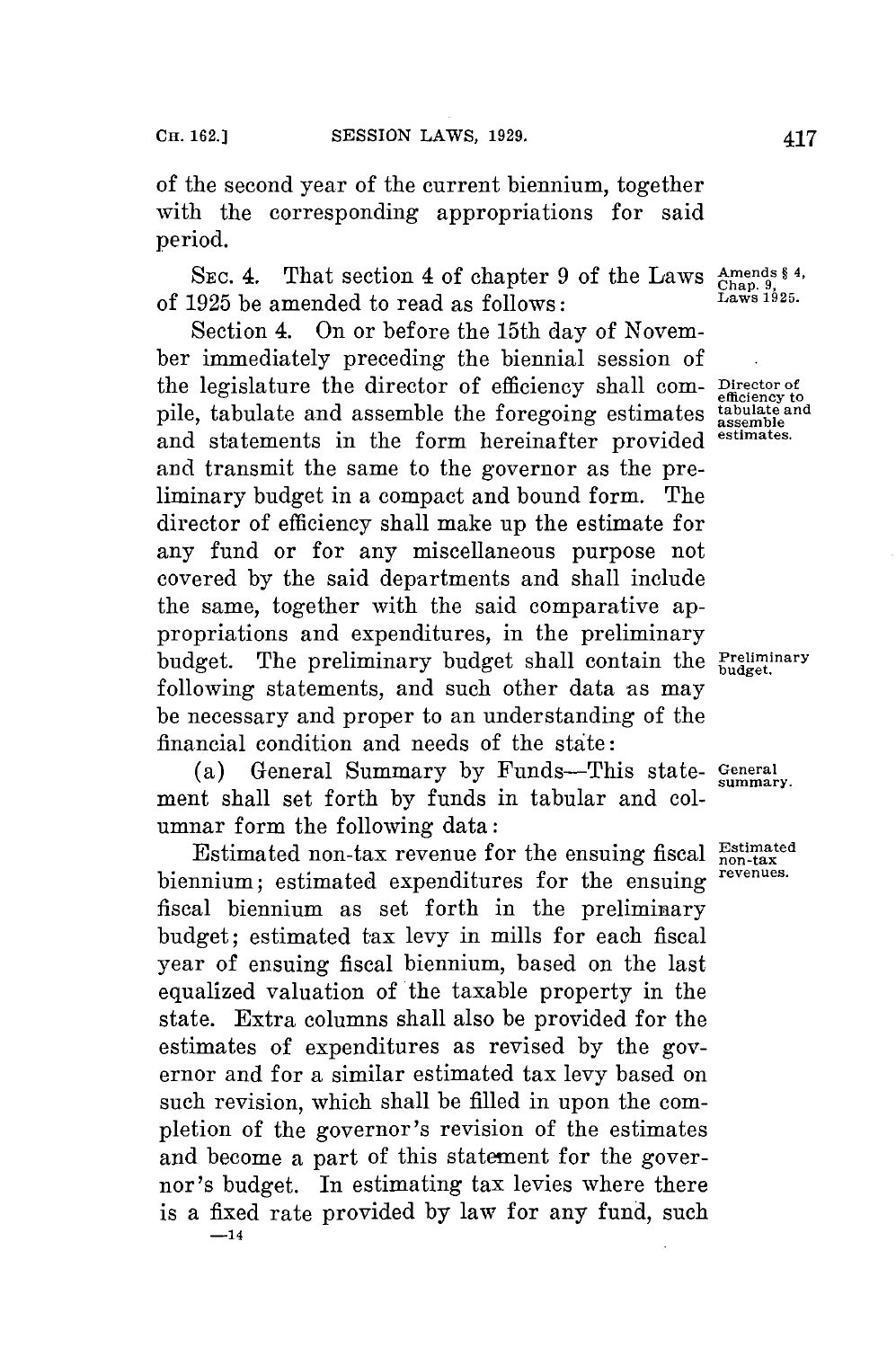rate shall be taken, but the expenditures to be made therefrom shall be subject to the provisions of this act.

**(b)** Comparative Summary **by** Funds-This **Comparative** Statement shall set forth **by** funds in tabular and **summary.** columnar form the following data:

Actual receipts for last completed fiscal year; **Actual** estimated receipts for ensuing fiscal biennium; ap- **receipts.** propriations for last completed fiscal biennium; expenditures **for** last completed fiscal biennium; appropriations for current fiscal biennium; expenditures for the completed year and for the first six months of the second year of the current fiscal biennium, separately; estimated expenditures for ensuing fiscal biennium. An extra column shall be provided for the governor's revision of the estimates.

**umarabve** (c) Comparative Summary **by** Departments:

**departments.** This statement shall set forth **by** departments in tabular and columnar form all the data required in sub-division **(b)** of this section, except that relating to actual and estimated receipts.

**eties (d)** Detailed Estimates **by** Departments:

by depart-<br>ments. This statement shall set forth in detail by departments and sub-divisions of departments, classified according to the classification required in sub-division **(d)** of section **3** hereof, and in tabular and columnar form, all the data required in sub-division (c) of this section, except that relating to expenditures for the first six months of the second year of the current biennium. Under the class of salaries, the title or position of each officer and employee shall be designated, and an extra column shall be provided in which shall be entered the rate of salary paid each officer and employee. Accompanying the preliminary budget the director of efficiency shall transmit to the governor any other information or data that he may have, bearing on the sufficiency or insufficiency of the departmental requests, which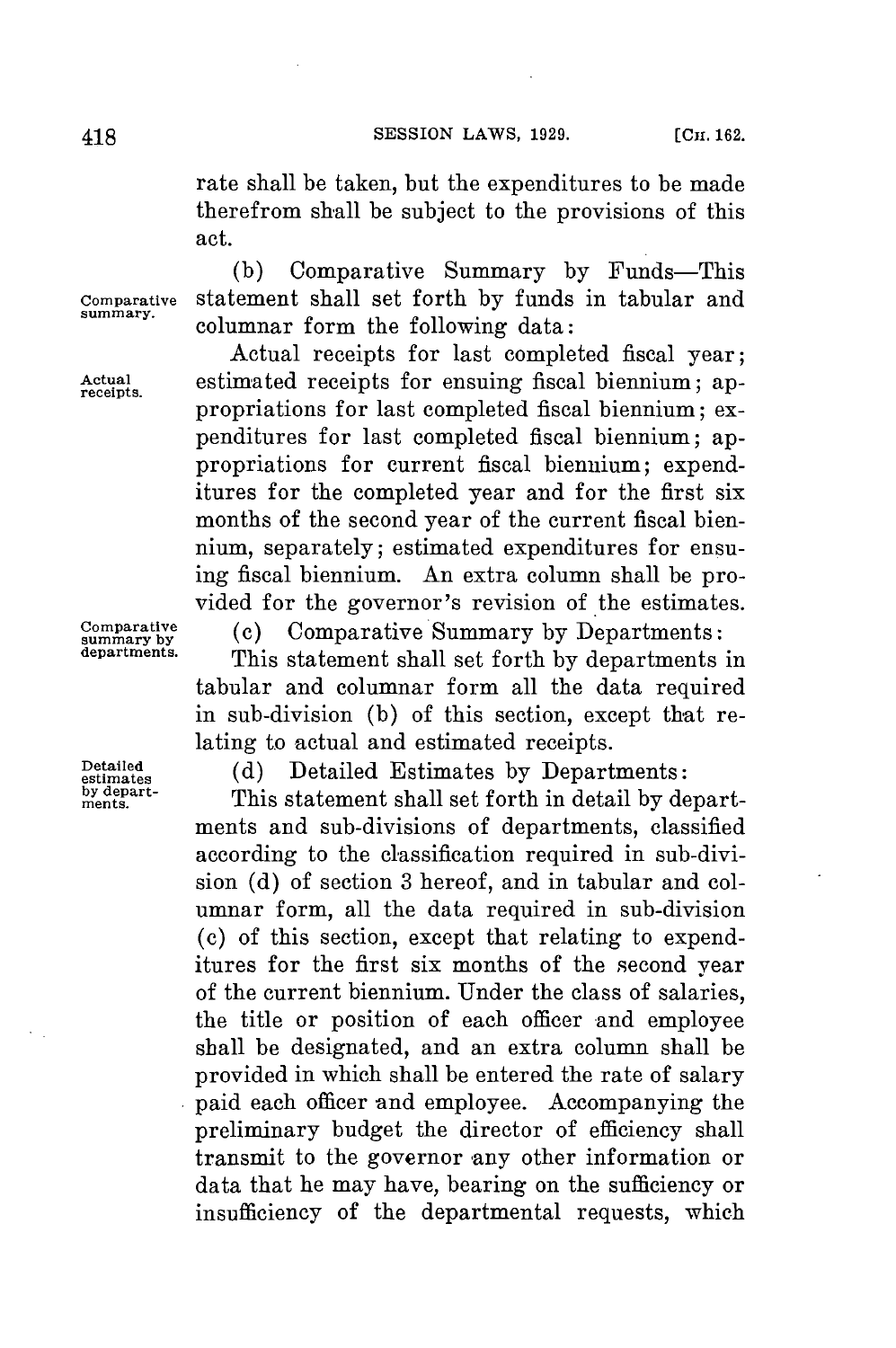would be of assistance to the governor in making proper revisions of the estimates.

SEC. 5. That section 7 of chapter 9 of the Laws  $\frac{\text{Amends } 87}{\text{Chap. } 995}$ of **1925** be amended to read as follows: **Laws 1925.**

Section 7. Within five days after the convening  $\frac{Goverline{V}}{10 \text{ subm}}$ of the legislature the governor shall submit to each  $_{\rm begins}^{\rm budget}$ house thereof copies of his budget for the ensuing fiscal biennium, in the form provided herein for the preliminary budget. Accompanying such budget he shall also transmit in addition to the statements and data required in sections 4 and **6** hereof-

(a) **A** balanced statement showing:

(1) The condition of the treasury at the end of  $\frac{\text{Statement}}{\text{showing}}$ the preceding calendar year; **Condition of treasury.**

(2) The current assets, liabilities, reserves and surplus or deficit of the state at the end of the preceding calendar year;

(b) All essential facts regarding the bonded  $\frac{Bonded \text{ and } Bonded \text{ and } Bonded \text{ and } Bonded \text{ and } Bonded \text{ and } Bonded \text{ and } Bonded \text{ and } Bonded \text{ and } Bonded \text{ and } Bonded \text{ and } Bonded \text{ and } Bonded \text{ and } Bonded \text{ and } Bonded \text{ and } Bonded \text{ and } Bonded \text{ and } Bnd \text{ are the same.}$ and other indebtedness of the state;

**(c)** Such other financial statements and data as **Financial** . **statements.** in his opinion are necessary or desirable to make known in all practical detail the financial condition of the state.

In the compilation of the foregoing statements Call upon and data, the governor is hereby authorized to call upon the heads of every department for assistance, which officials, upon written request of the governor, shall prepare and verify any or all such statements and data intended to be submitted to the legislature.

The governor's budget, together with all data **Budget, public** accompanying it, shall be a public document and copies thereof shall be furnished to each member of the legislature, to every department, and to every free public library in the state which shall file a written request therefor with the director of efficiency not later than November 1st of the year of its compilation.

**Assets, etc.**